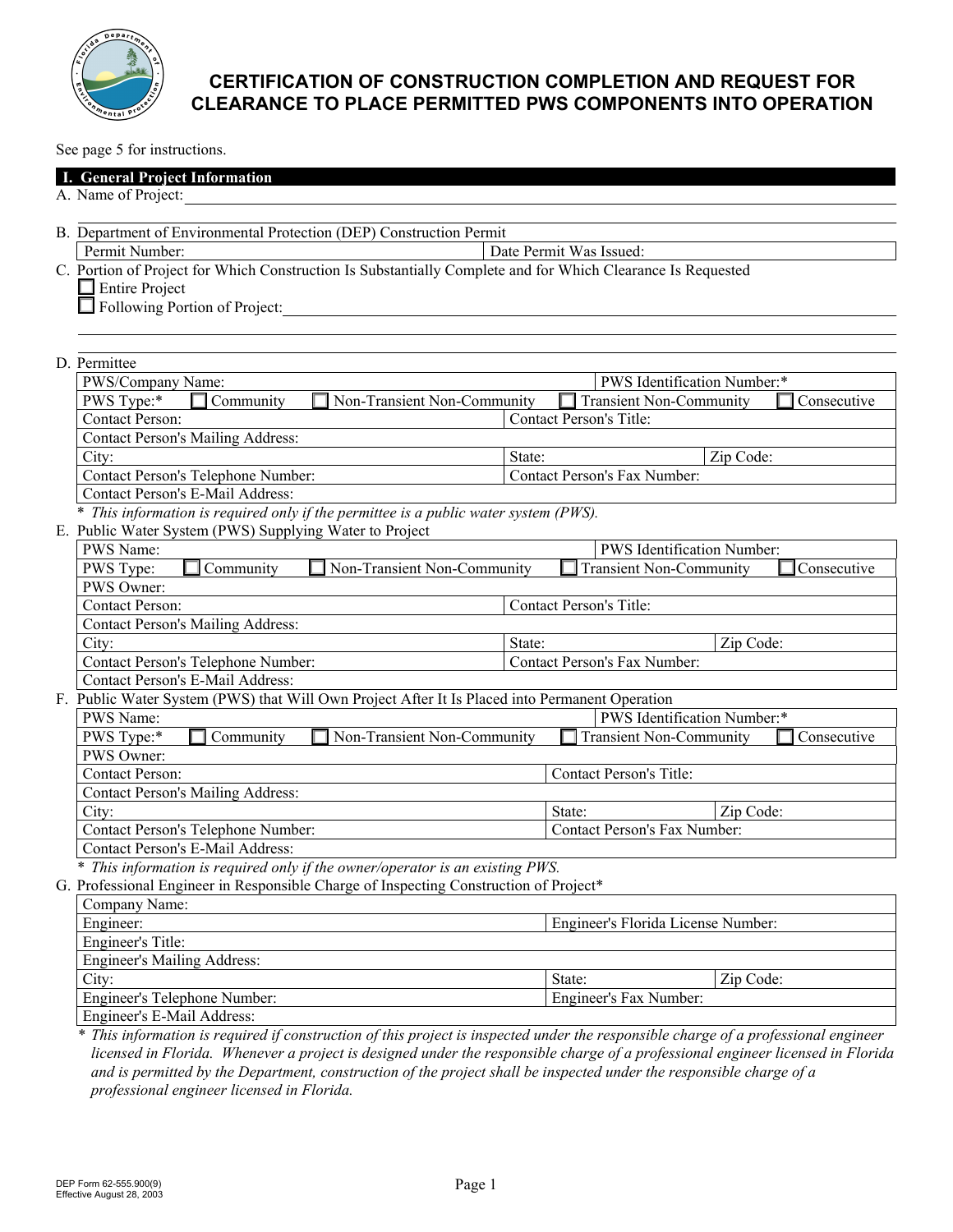DEP Construction Permit Number:

Substantially Complete Portion of Project if Other than Entire Project:

#### **II. Deviations from Department of Environmental Protection (DEP) Construction Permit for Project\***

 drawings and specifications, for the substantially complete portion of this project: Description and explanation of all deviations from the DEP construction permit, including the approved preliminary design report or

I completed Part II of this form, and the information provided in Part II is true and accurate to the best of my knowledge and belief.

Signature, Seal, and Date of Professional Engineer or Printed or Typed Name License Number of Professional Signature and Date of Authorized Representative of Engineer or Title of Authorized Permittee\* Representative of Permittee\*

*\* Whenever a project is designed under the responsible charge of a professional engineer licensed in Florida and is permitted by the Department, construction of the project shall be inspected under the responsible charge of a professional engineer licensed in Florida. If construction of this project is inspected under the responsible charge of a professional engineer licensed in Florida, Part II of this form shall be completed, signed, sealed, and dated by the professional engineer in responsible charge. If this project is not inspected under the responsible charge of a professional engineer licensed in Florida, Part II shall be completed, signed, and dated by an authorized representative of the permittee.*

### **III. Certifications**

A. Certification by Permittee

I am duly authorized to sign this form on behalf of the permittee identified in Part I.D of this form. I certify the following:

- to the best of my knowledge and belief, the substantially complete portion of this project is sufficiently complete to be utilized for the purposes for which it is intended;
- to the best of my knowledge and belief, the substantially complete portion of this project has been completed in accordance with the Department of Environmental Protection construction permit, including the approved preliminary design report or drawings and specifications, for this project; or to the best of my knowledge and belief, the deviations described and explained in Part II of this form will not prevent the substantially complete portion of this project from functioning in compliance with Chapters 62-550 and 62-555, F.A.C.;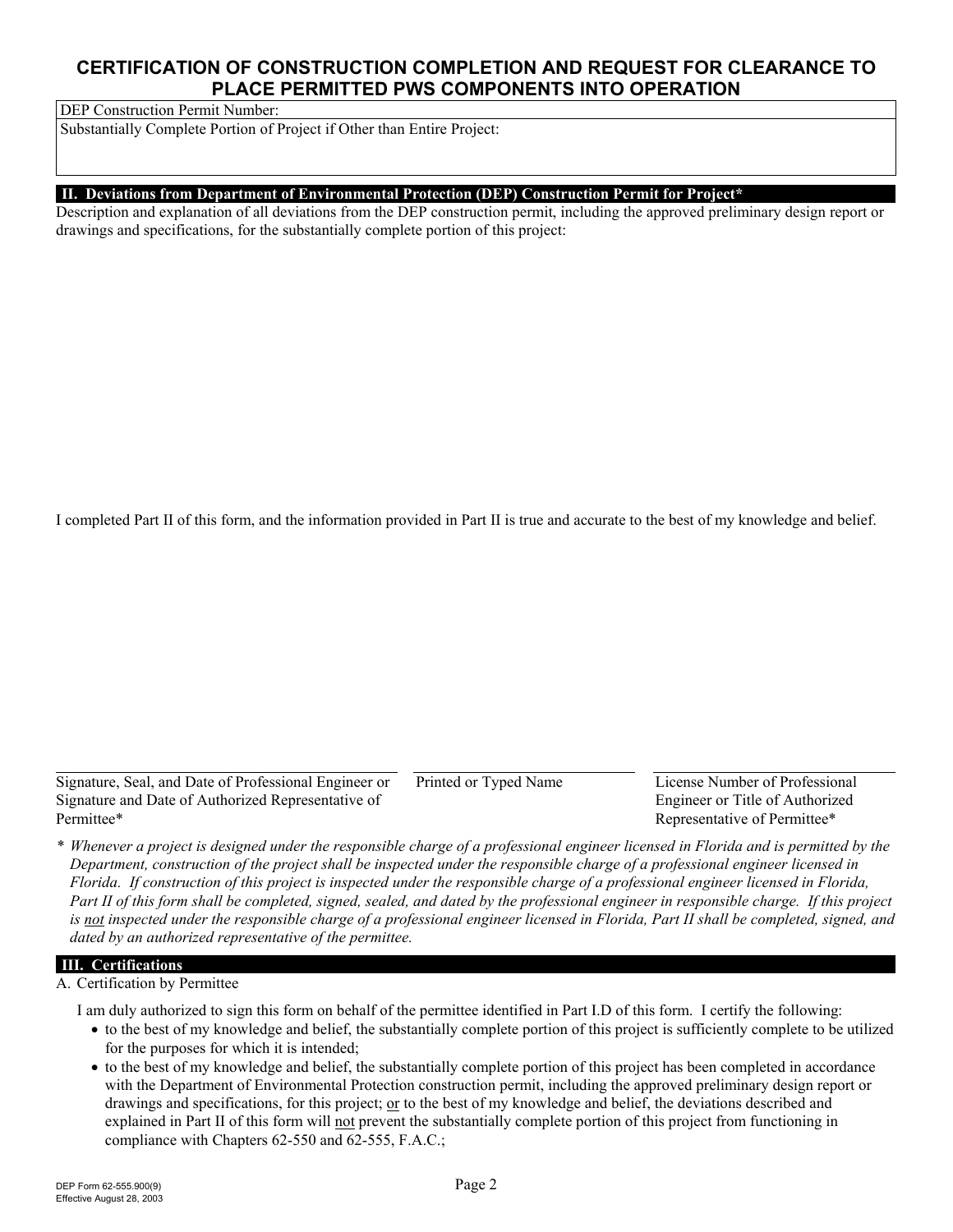DEP Construction Permit Number:

Substantially Complete Portion of Project if Other than Entire Project:

- to the best of my knowledge and belief, all new or altered public water system components that are included in the substantially complete portion of this project and that must be disinfected and bacteriologically surveyed or evaluated per subsection 62-555.315(6), F.A.C., or Rule 62-555.340, F.A.C., have been disinfected and bacteriologically surveyed or evaluated in accordance with said subsection or said rule;
- for review at the following location: • the permittee has had complete record drawings produced for the substantially complete portion of this project; to the best of my knowledge and belief, said record drawings adequately depict the substantially complete portion of this project as constructed and identify the deviations described and explained in Part II of this form; and said record drawings are available
- if the substantially complete portion of this project includes any new or altered drinking water treatment facilities, an operation and maintenance manual for said treatment facilities is available for reference at the site of said treatment facilities or at a convenient location near the site of said treatment facilities.

I also certify that, if the permittee will not own this project after it is placed into permanent operation, the permittee has provided a copy of the above mentioned record drawings and a copy of the above mentioned operation and maintenance manual, if applicable, to the PWS that will own this project after it is placed into permanent operation.

Signature and Date **Princed of Typed Name** Title

B. Certification by PWS Supplying Water to Project

I am duly authorized to sign this form on behalf of the PWS identified in Part I.E of this form. I certify that said PWS will supply the water necessary to meet the water demands for the substantially complete portion of this project, and I certify the following:

- to the best of my knowledge and belief, said PWS's connection to the substantially complete portion of this project will not cause said PWS to be, or contribute to said PWS being, in noncompliance with Chapter 62-550 or 62-555, F.A.C.;
- said PWS considers the connection(s) between the substantially complete portion of this project and said PWS acceptable as constructed.

Signature and Date **Printed or Typed Name** Title

C. Certification by PWS that Will Own Project After It Is Placed into Permanent Operation

I am duly authorized to sign this form on behalf of the PWS identified in Part I.F of this form. I certify that said PWS will own the substantially complete portion of this project after it is placed into permanent operation, and I certify the following:

- said PWS considers the substantially complete portion of this project acceptable as constructed;
- said PWS has received complete record drawings for the substantially complete portion of this project and the record drawings

are available for review at the following location:

• if the substantially complete portion of this project includes any new or altered drinking water treatment facilities, said PWS has received an operation and maintenance manual for the new or altered treatment facilities, and the operation and maintenance manual is available for reference at the site of the new or altered treatment facilities or at a convenient location near the site of the new or altered treatment facilities.

I understand that said PWS must operate and maintain this project in a such a manner as to comply with Chapters 62-550, 62-555, 62-560, and 62-699, F.A.C.

Signature and Date **Printed or Typed Name** Title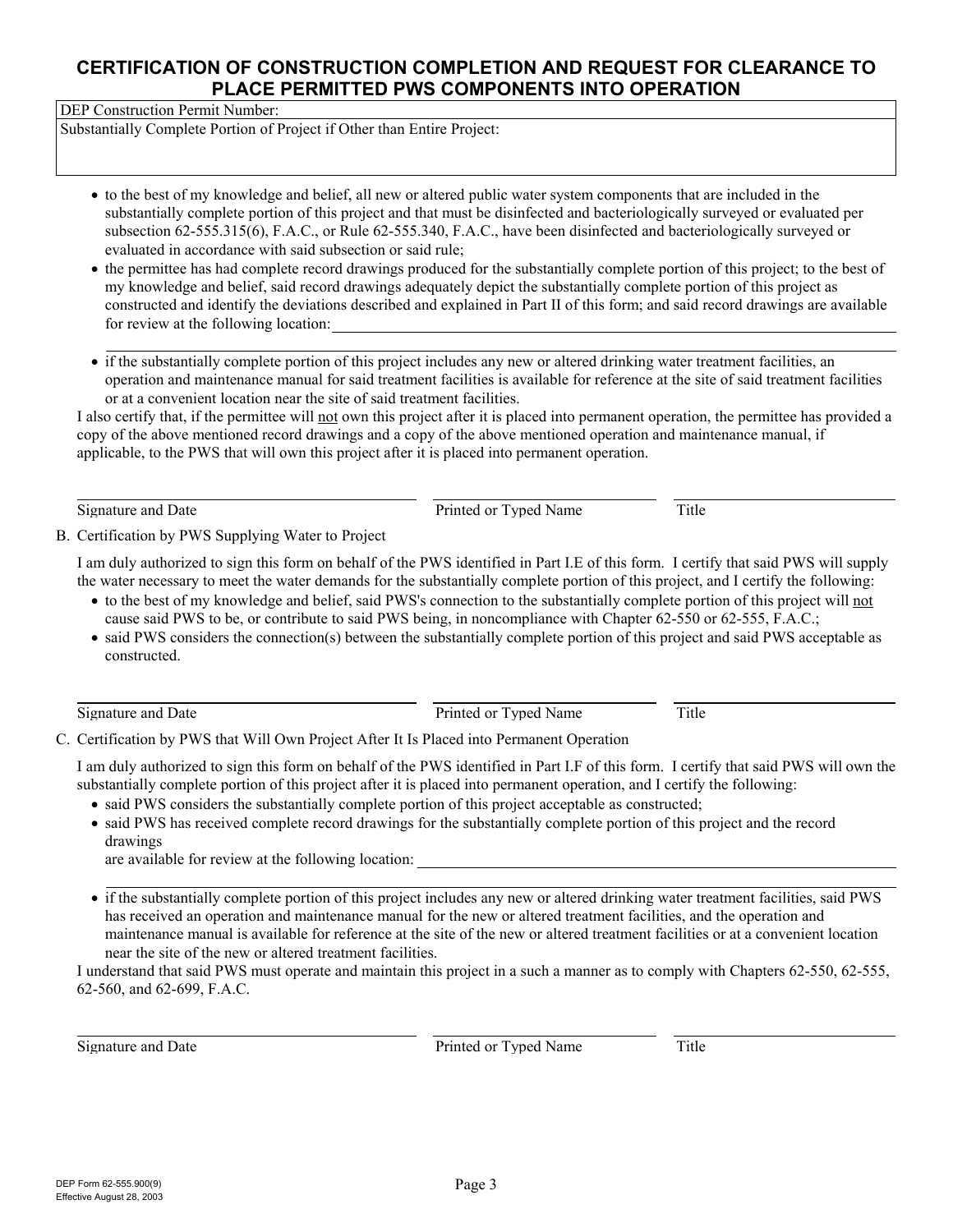DEP Construction Permit Number:

Substantially Complete Portion of Project if Other than Entire Project:

#### D. Certification by Professional Engineer in Responsible Charge of Inspecting Construction of Project\*

I, the undersigned professional engineer licensed in Florida, am in responsible charge of inspecting construction of this project for the purpose of determining in general if the construction proceeds in compliance with the Department of Environmental Protection (DEP) construction permit, including the approved preliminary design report or drawings and specifications, for this project. I, or a person acting under my responsible charge, observed construction of the substantially complete portion of this project and reviewed shop drawings, test results, and record drawings for the substantially complete portion of this project, and based upon said observation and reviews, I certify the following:

- the substantially complete portion of this project is sufficiently complete to be utilized for the purposes for which it is intended;
- the substantially complete portion of this project has been completed in accordance with the DEP construction permit, including the approved preliminary design report or drawings and specifications, for this project; or to the best of my knowledge and belief, the deviations described and explained in Part II of this form will not prevent the substantially complete portion of this project from functioning in compliance with Chapters 62-550 and 62-555, F.A.C.;
- all new or altered public water system components that are included in the substantially complete portion of this project and that must be disinfected and bacteriologically surveyed or evaluated per subsection 62-555.315(6), F.A.C., or Rule 62- 555.340, F.A.C., have been disinfected and bacteriologically surveyed or evaluated in accordance with said subsection or said rule; and
- the record drawings for the substantially complete portion of this project adequately depict the substantially complete portion of this project as constructed and identify the deviations described and explained in Part II of this form.

Signature, Seal, and Date **Printed or Typed Name** License Number

*\* Whenever a project is designed under the responsible charge of a professional engineer licensed in Florida and is permitted by the Department, construction of the project shall be inspected under the responsible charge of a professional engineer licensed in Florida. If construction of this project is inspected under the responsible charge of a professional engineer licensed in Florida, Part III.D of this form shall be completed, signed, sealed, and dated by the professional engineer in responsible charge. If this project is not inspected under the responsible charge of a professional engineer licensed in Florida, Part III.D does not have to be completed.*